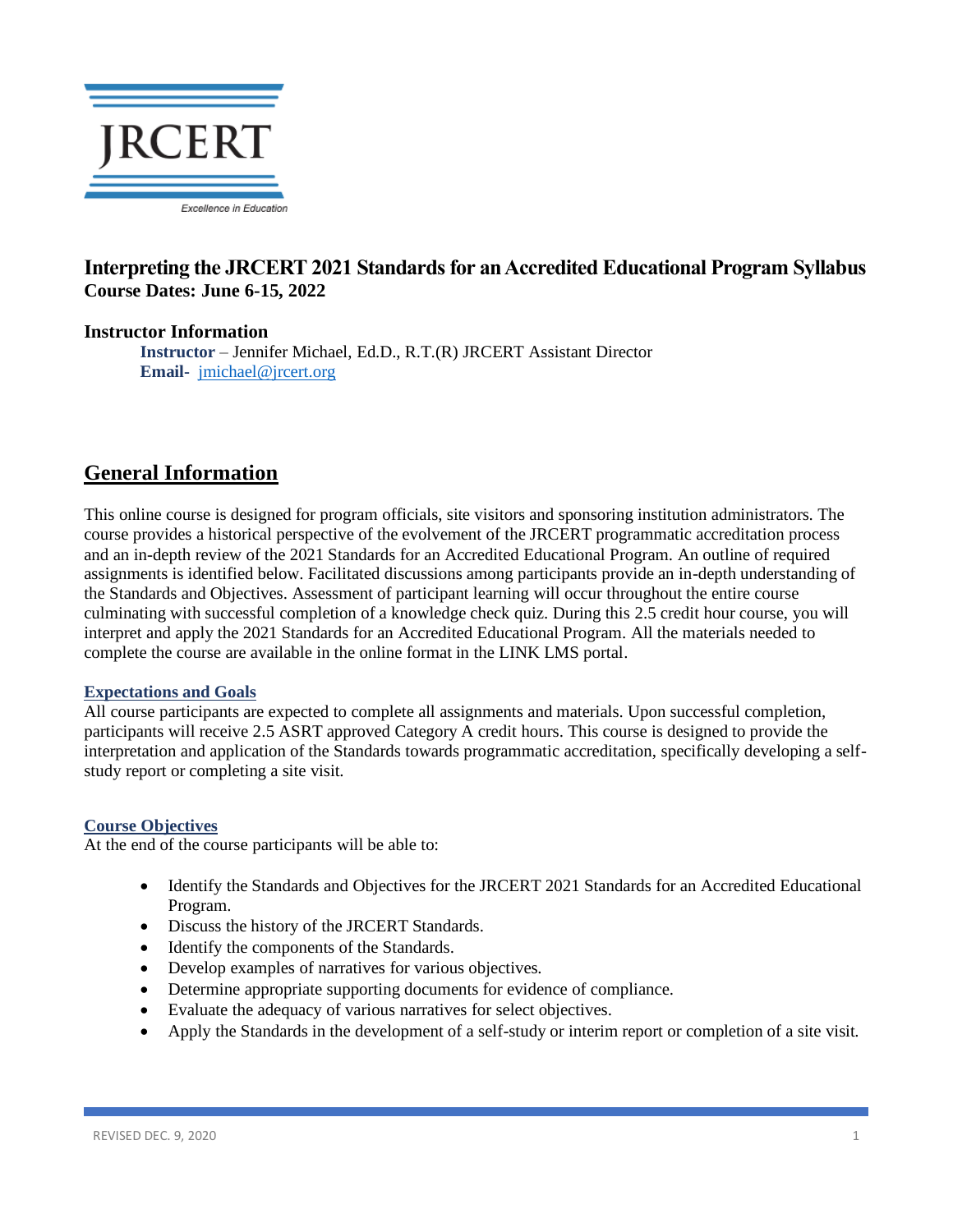# **Course Materials**

### **Required Materials**

The required learning materials are all included in the course within LINK LMS. You are required to have Internet access but can view the course on any computer or mobile device. The free mobile app is Go.Learn.

## **Required Text**

None

### **Course Assignments**

#### **Discussion Forums**

There are discussion forums related to each of the Six Standards and a general introduction. Posting to the forums is **NOT** required for participants but is available to submit questions for clarification or additional information.

#### **Assignments: Descriptions**

There are multiple writing assignments as described below. These assignments will be submitted and graded through the LINK LMS portal Assignments page.

**Assignment #1:** Participants are required to provide a narrative and supporting documentation for Standard One, Objective 1.2 just as they would for an actual Self-Study Report under the 2021 Standards for an Accredited Educational Program.

**Assignment #2:** Participants are required to provide a narrative and supporting documentation for Standard Two, Objective 2.1 just as they would for an actual Self-Study Report under the 2021 Standards for an Accredited Educational Program.

**Assignment #3:** Participants are required to evaluate the case study addressing Standard Three, specifically Objectives 3.4 and 3.5.

**Assignment #4**: Participants will evaluate curriculum examples and determine if they require a substantive change to be provided to the JRCERT.

**Assignment #5:** Participants are required to evaluate an example of a narrative and supporting documents for Standard Five, Objective 5.3 specifically addressing MR safety. Corrective action should be provided if the examples are deemed insufficient.

**Assignment #6:** Participants are required to evaluate an example of an assessment plan. A Word document identifying areas for corrective action will be submitted through the Assignment page.

**Course Evaluation:** Participants are required to complete the course evaluation upon conclusion of the course. **It must be completed prior to attempting the post-test.** The evaluation is completely anonymous and constructive feedback for course improvement is strongly desired.

#### **Exams:**

There is a post-test quiz at the conclusion of the course. It is available through the LINK LMS course. It includes 20 multiple choice and/or true/false questions. The questions may have only one correct answer or more than one correct answer. The questions will include content from the entire course module and associated materials. **Participants are required to achieve a score of 75% or higher within THREE (3) attempts.**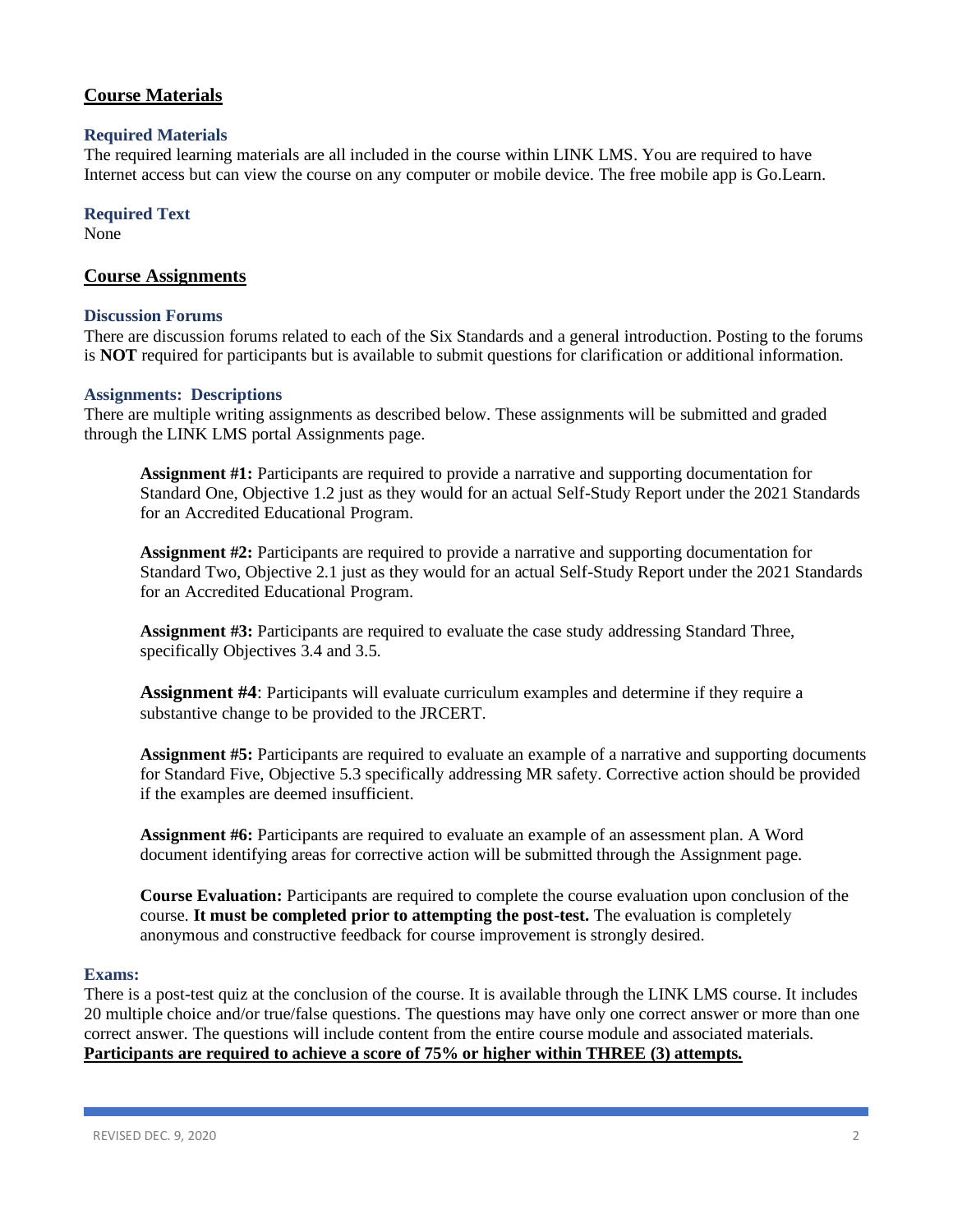# **Course Grading**

This is a Pass/Fail course with a few assignments included in this course to enhance the participant's learning. Assignments need to be completed PRIOR to the participant beginning the post-test.

# **Course Schedule**

| <b>Topic</b>                      | <b>Reading</b> | <b>Exercises/Assignments</b>                         |
|-----------------------------------|----------------|------------------------------------------------------|
| <b>Intro to JRCERT</b>            | Module         | Lesson 1/Discussion Forums (Introductions)           |
| <b>Programmatic Accreditation</b> |                |                                                      |
| <b>Standard One</b>               | Module         | Lesson 2/Assignment (Write narrative Obj 1.2)        |
| <b>Standard Two</b>               | Module         | Lesson 3/ Assignment (Write narrative Obj 2.1)       |
| <b>Standard Three</b>             | Module         | Lesson 4/ Assignment (Case scenario Obj 3.4 and 3.5) |
| <b>Standard Four</b>              | Module         | Lesson 5/Assignment (Curriculum Substantive Change)  |
| <b>Standard Five</b>              | Module         | Lesson 6/Assignment (MRI Screening)                  |
| <b>Standard Six/Conclusion</b>    | Module         | Lesson 7/Assignment (Assessment Plan)                |

# **Exam Schedule**

| <b>Date</b>              | <b>Subject</b>                                                                       |
|--------------------------|--------------------------------------------------------------------------------------|
| <b>Conclusion of all</b> | There will be a 20- question post-test quiz at the conclusion of the course covering |
| assignments              | all included information.                                                            |

# **Learner Support**

## **CE Requirements**

This course has been approved for 2.5 ASRT approved Category A continuing education (CE) credits. The credit hour determination is based on the ARRT policies for recognized continuing education evaluation mechanisms (RCEEM) and is NOT determined by the JRCERT. To obtain these CE credits, you will need to complete all assignments as well as attain a score of 75% or better, within 3 (three) attempts on the post-test. **When viewing the modules, participants must watch EVERY SLIDE IN ITS ENTIRETY for the LMS platform to recognize the activity as complete**. Upon successful completion of the course and satisfaction survey, you will be awarded a certificate of completion for your records. This PDF certificate can be printed off for your CE documentation directly from the LINK LMS portal. The JRCERT does NOT submit this information to the American Registry of Radiologic Technologists (ARRT) or American Society of Radiologic Technologists (ASRT). This course is eligible for continuing education credit only once a biennium.